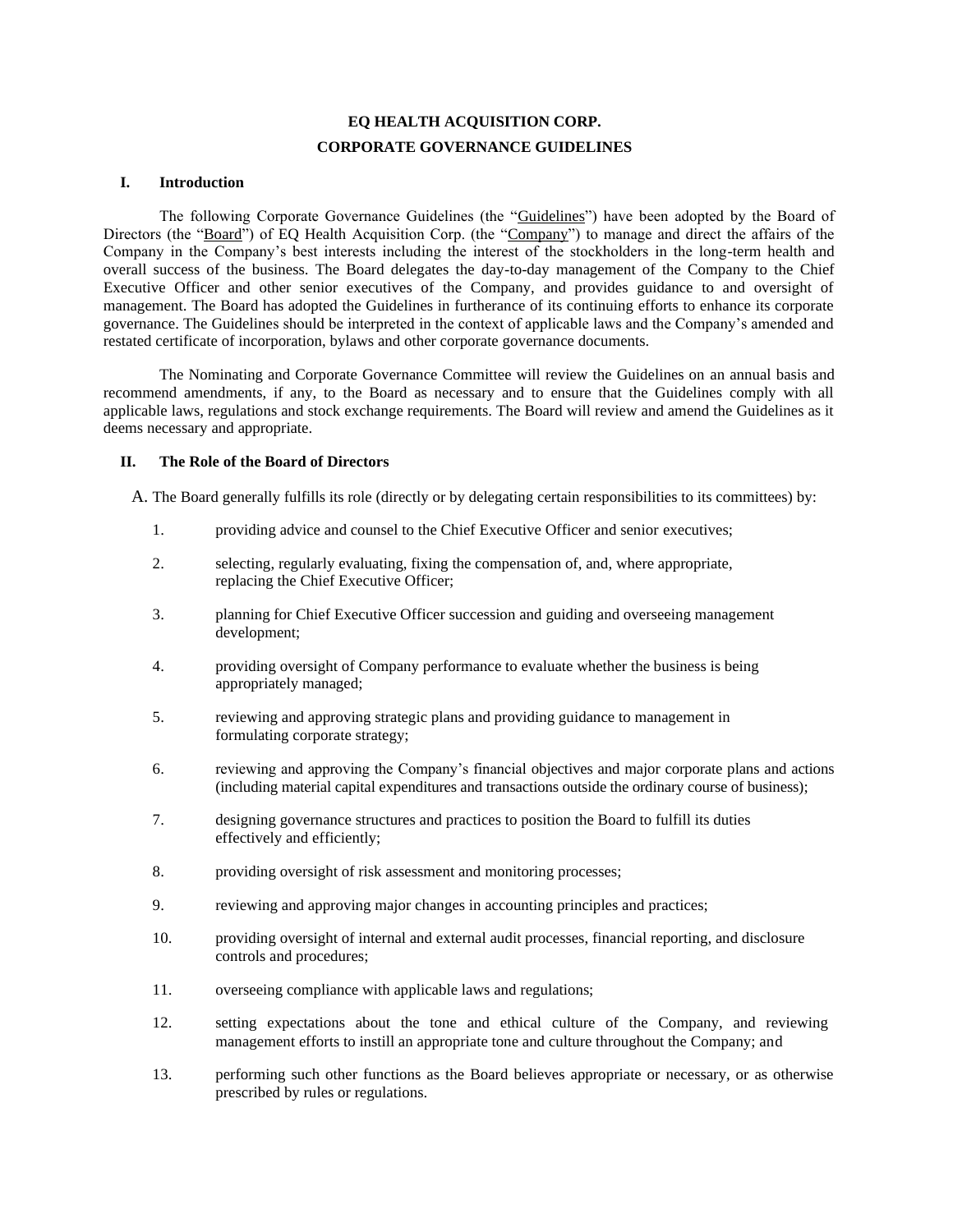#### B. Care, Candor and Avoidance of Conflicts

The Company's directors recognize their obligation individually and collectively to pay careful attention and to be properly informed. This requires regular attendance at, and preparation for, meetings of the Board and its committees including the advance review of circulated materials, and active participation in Board and committee discussions. The directors also recognize that candor and avoidance (or in circumstances where conflicts are unavoidable or related person transactions are in the interests of the Company, the appropriate handling) of conflicts in fact and in perception are hallmarks of accountability owed to the Company and its stockholders.

Directors have a personal obligation to disclose personal or business interests that involve an actual, potential or apparent conflict of interest to the Chairman of the Board, if any, or such other director designated by the Board, prior to any Board decision related to the matter and, if in consultation with the Audit Committee and legal counsel it is determined that a conflict exists or the perception of a conflict is likely to be significant, the Audit Committee shall determine how to address, in accordance with the Company's Code of Business Conduct and Ethics, any other applicable Company policies and any related disclosure obligations. Directors having a conflict, potential conflict or apparent conflict are expected to recuse themselves from the discussion and the vote related to the matter.

# C. Integrity and Conduct

Each director is expected to act with integrity and to adhere to the policies in the Company's Code of Business Conduct and Ethics and all other applicable Company policies (including but not limited to the Guidelines). Any waiver of the requirements of the Code of Business Conduct and Ethics for any director must be approved by the Audit Committee.

### D. Confidentiality

Each director has an obligation to keep confidential all non-public information that he or she receives in connection with serving on the Board. Directors may not use such information for personal benefit or the benefit of persons or entities outside the Company nor may they disclose this information for any purpose without express permission. Confidential information includes, but is not limited to, information regarding the strategy, business, finances and operations of the Company (or any of the Company's suppliers, customers or other constituents), minutes, reports and materials of the Board and its committees, and other documents identified as confidential by the Company. The proceedings and deliberations of the Board and its committees are also confidential non-public information and are subject to strict protection.

## **III. Board Independence**

The Board has a majority of independent directors. In making independence determinations, the Board observes all applicable requirements, including the corporate governance listing standards established by the New York Stock Exchange (NYSE). In addition, to be considered independent under the Guidelines, the Board must determine under applicable NYSE listing standards that a director does not have any direct or indirect "material" relationship with the Company (either directly or as a partner, shareholder or officer of an organization that has a relationship with the Company). Directors serving on certain Board committees may be required to meet additional requirements as specified in the charter for that committee. The Board will carefully consider all relevant facts and circumstances in making an independence determination.

### **IV. Board Leadership**

At times when the Board has elected a Chairman of the Board, the offices of Chairman of the Board and Chief Executive Officer may be at times combined and at times separated. The Board believes that it should maintain the flexibility to select the Chairman of the Board and its leadership structure, from time to time, based on the criteria that it deems in the best interests of the Company and its stockholders.

#### **V. Executive Sessions**

The non-management directors meet regularly without members of management present in executive sessions, no less frequently than once per year, and as otherwise determined by such directors. If any of the nonmanagement directors do not qualify as an "independent director" as set forth in Board Independence above, at least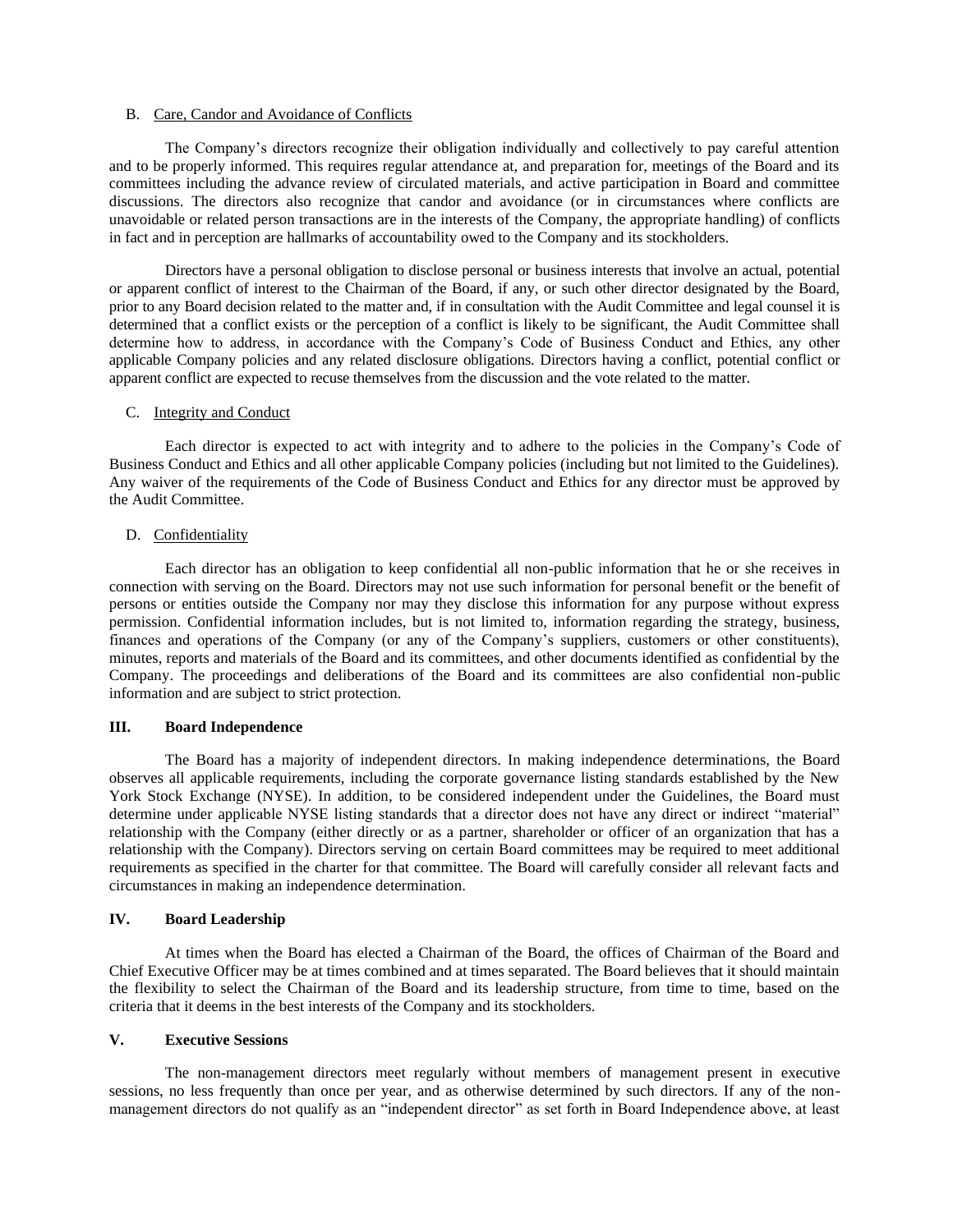once a year an additional executive session is held, attended only by independent directors. The executive sessions have such agendas and procedures as are determined by the non-management and independent directors. Authority in such sessions to act on behalf of the Company or the Board on any matters requires an express delegation of authority by the Board.

### **VI. Formal Evaluation of the Chief Executive Officer**

The Board has delegated to the Compensation Committee the task of evaluating the Chief Executive Officer annually and reporting its recommendations to the Board. The chairperson of the Compensation Committee communicates the Board's conclusions to the Chief Executive Officer.

The evaluation is based on objective criteria including performance of the business, accomplishment of long-term strategic objectives, development of management, and other factors that the Board and Compensation Committee agree are appropriate in assessing the Chief Executive Officer's performance. The evaluation is used in determining the Chief Executive Officer's compensation.

### **VII. Management Development and Succession Planning**

The Board periodically reviews management development and succession plans with respect to senior management positions, and engages the Chief Executive Officer in such discussions as appropriate. The Board considers from time to time as appropriate potential successors to the Chief Executive Officer in the event of his or her resignation, retirement or disability, or in the event of an emergency. The Chief Executive Officer reports on succession planning, including policies and principles for chief executive officer selection and performance review, at least annually to the Board, which has oversight of the succession planning process for the senior executive team and the Company's program for management development.

# **VIII. Director Nomination, Qualification, and Election**

# A. Selection of Board Nominees

The Board has delegated the process of screening potential director candidates to the Nominating and Corporate Governance Committee. In addition, the Nominating and Corporate Governance Committee is responsible for reviewing with the Board, on an annual basis, the appropriate criteria that directors are required to fulfill (including experience, qualifications, attributes, skills and other characteristics) in the context of the current make-up of the Board and the needs of the Board given the circumstances of the Company. In identifying and screening director candidates, the Nominating and Corporate Governance Committee considers whether the candidates fulfill the criteria for directors approved by the Board, including integrity, objectivity, independence, sound judgment, leadership, courage and diversity of experience (for example, in relation to finance and accounting, international operations, strategy, risk management, technical expertise, policy-making, etc.).

### B. Commitment and Limits on Other Activities

Directors must be prepared to devote the time required to prepare for and attend Board meetings, and fulfill their responsibilities effectively. Directors are asked to advise the Chairman of the Board, if any, and the chairperson of the Nominating and Corporate Governance Committee in advance of accepting an invitation to serve on another board. The Board does not feel that it is appropriate to limit the number of company boards on which directors may serve.

# C. Job Change or Other Significant Events

The Board does not believe that a director who retires or substantially changes the principal occupation or business association such director held when originally invited to join the Board should necessarily leave the Board. Promptly following such an event, the affected director must notify the chairperson of the Nominating and Corporate Governance Committee. Directors are also expected to inform the chairperson of the Nominating and Corporate Governance Committee of other events that could reasonably be perceived to be relevant to consideration about ongoing independence. The Nominating and Corporate Governance Committee shall review the continued appropriateness of the affected director remaining on the Board and recommend to the Board whether, in light of the circumstances, the affected director should be requested to tender his or her resignation to the Board. The affected director is expected to act in accordance with the Board's determination following such review.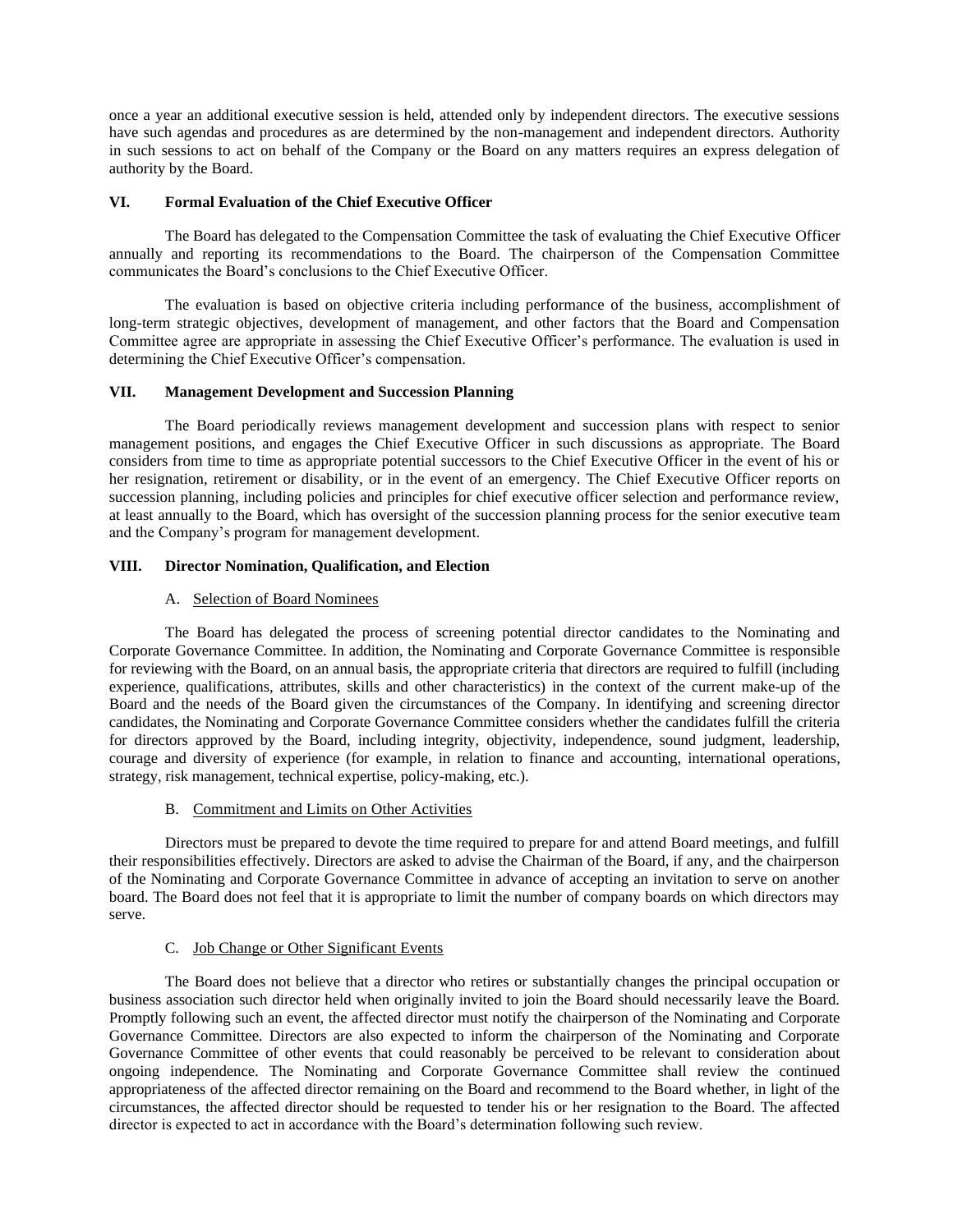# **IX. Director Orientation and Continuing Education**

All directors are encouraged to attend director development programs and conferences that relate to director duties or other corporate governance topics or to other topics relevant to the work of the Board.

# **X. Director Access to Senior Managers and Independent Advisers**

The Board and its committees retain independent advisers to assist them in carrying out their activities when and as needed, and the Company provides adequate resources to compensate such advisers. Directors have complete access to senior management and to Board and committee advisers. Directors are expected to use good judgment to ensure that this contact is not distracting to the business operation of the Company, and that independent advisers are used efficiently.

The Board expects that certain senior managers will be invited to attend portions of Board meetings. Should the Chairman of the Board, if any, and the Chief Executive Officer wish to suggest that a senior manager attend on a regular basis, such suggestion is made to the Board for its concurrence. The Board encourages management to bring managers into Board meetings who: (a) can provide additional insight into the items being discussed because of personal involvement in such areas, and/or (b) have future potential such that management believes the Board should have greater exposure to the individual.

# **XI. Standing Board Committees**

The Board currently has three committees: Audit, Compensation and Nominating and Corporate Governance. Membership on such committees is limited to independent directors, subject to other regulations as the SEC and NYSE impose. Each committee has its own charter, which sets forth the responsibilities of each committee, the qualifications of its members and the procedures of the committee. Each committee will conduct a selfassessment annually. Subject to applicable regulations and listing rule requirements, the Board retains discretion to form new committees or disband current committees depending upon the circumstances.

The Nominating and Corporate Governance Committee recommends, after consultation with the Chairman of the Board, if any, and the Chief Executive Officer, and with consideration of the views, experiences and characteristics of individual directors, the appointment of directors to various committees and the appointment of committee chairpersons, for Board approval.

### **XII. Compensation Matters**

# A. Director Compensation

The Company's executive officers shall not receive additional compensation for their service as directors. Compensation for non-employee directors should be in form and amount customary for corporations of similar size and in similar lines of business as the Company and such compensation should allow the Company to recruit and retain qualified directors with the background and skills necessary for membership on the Company's Board. The principles for setting the form and amount of such compensation shall be reviewed at least annually by the Board and the Compensation Committee.

In making such compensation determinations and in making determinations with respect to a director's independence, the Board and the Compensation Committee will consider and critically evaluate the questions that may be raised if fees and emoluments exceed what is customary or if the Company makes substantial charitable contributions to organizations with which a director is affiliated, or enters into consulting contracts with (or provides other indirect forms of compensation to) a director.

# B. Recovery of Incentive Compensation

In addition to any other remedy available to the Company, subject to applicable law, the Board may seek to recover incentive compensation paid or awarded to executive officers of the Company where such payment or award was predicated upon the achievement of certain financial results that were subsequently the subject of a material negative restatement of the Company's financial statements filed with the SEC and/or such financial results were the product of misconduct or fraudulent activity and a lower incentive payment would have been made to the executive officer based upon the restated financial results.